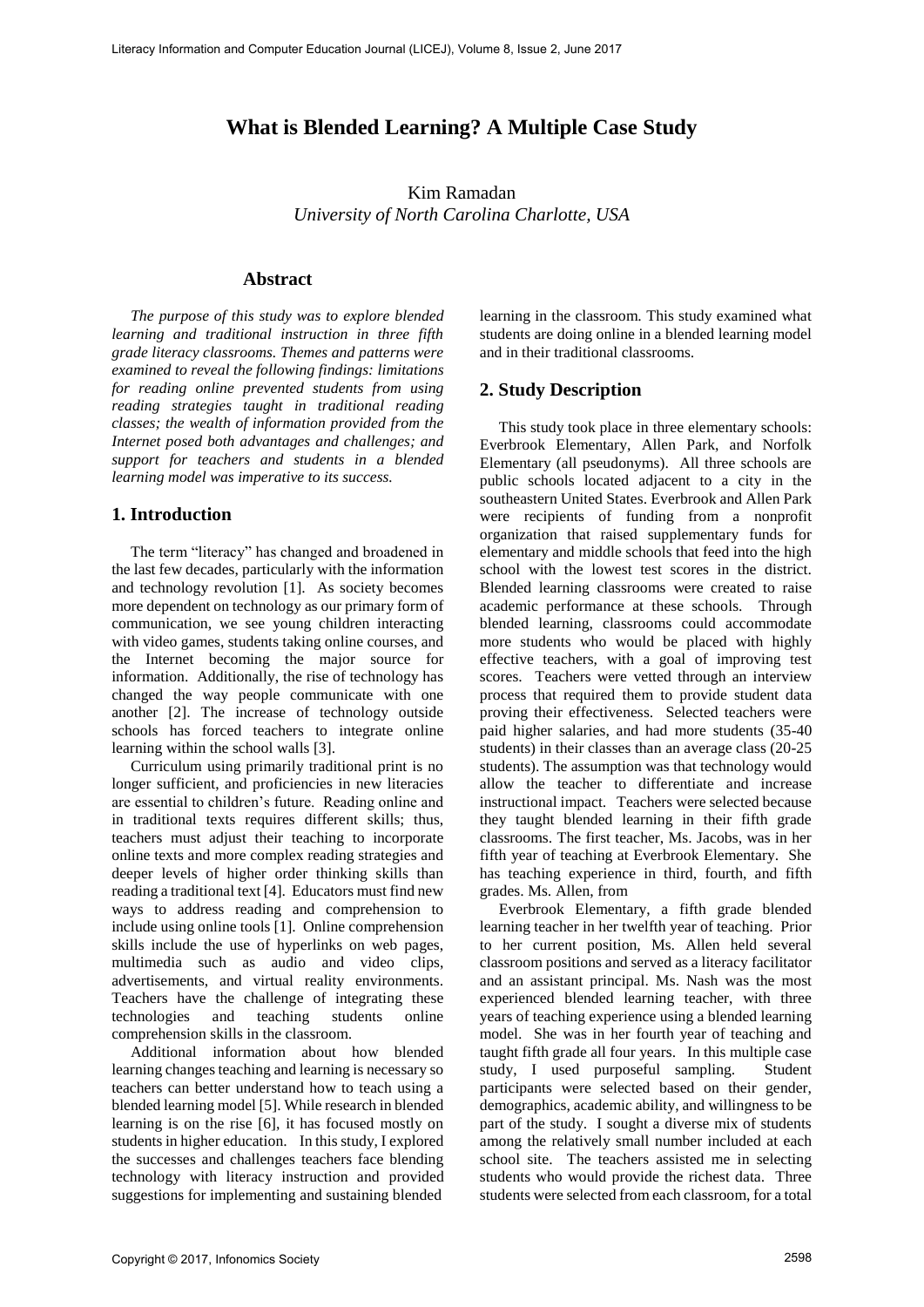of nine study participants. These students were purposefully selected so that the mix of demographics and gender mirrored that of the classroom. The teachers collected parent permission slips from all willing study participants. The teachers then identified groups of students as struggling (low), on grade level (medium), and above grade level (high). One student was selected from each group. I selected three African American females from Everbrook Elementary; two African American Females and one African American Male from Allen Park Elementary; and two Females (one African American and one Hispanic) and one African American Male from Norfolk Elementary. The students selected were not an exact representation of the school's demographics. For example, at Norfolk Elementary, 35% of students were white but no White students were selected. Permission slips were not sorted based on demographics, so it could be assumed that fewer White students agreed to participate, or that they simply were not chosen during the random selection. The purpose of this study was to examine how teachers were implementing blended learning, to identify activities students were engaged in, and to discover how teaching and learning have changed as a result of a blended learning environment. I used an exploratory multiple case study model [7] to examine how students were taught, what assignments students were given, and what texts they were reading. The research design was developed over six weeks in three different fifth grade blended learning literacy classrooms.

The research is guided by the following questions: 1. What is blended learning as it is enacted in three fifth grade classrooms? 2. In these blended learning classrooms, what online texts and activities are assigned to fifth grade students, and in what types of traditional reading are they participating in the classroom? How do students engage or respond to assigned online activities? 3. Considering these texts and activities, how does blended learning change the teaching and learning of reading? I used multiple data sources: observations, semi-structured interviews with teachers and students, and field notes for triangulation of data collection in order to increase validity of findings. I kept a daily reflective journal (memo) to capture initial thoughts and questions, and to reflect on subjectivity during data collection. During the study, I observed each school and interviewed student participants three times. I kept notes on the observations; interviews were recorded and transcribed within two days. Observations captured students' online activities in their traditional literacy classrooms and blended learning. Using Microsoft Word, I documented field notes of the setting, participants, lessons, and events. With an iPad, I kept a visual record of student activities in the classroom during traditional teaching and blended learning instruction. I also created a chart with two

columns to record what was seen and heard in the classroom and to note thoughts and questions for later reflection and possible themes. After the first observation and before the first interview with each student, Ms. Nash and Ms. Jacobs videotaped all three participants separately during blended learning. The purpose of the video was to ask students what they were doing during the clip, and specifically discuss what they were doing during blended learning. During the first interview, the students and I viewed the video and then the students described what they were doing online during the taping. Student responses provided details about what they were doing online, and generated follow-up questions I could ask. Interviews I interviewed each classroom teacher to determine what traditional reading instruction and blended learning look like in the classroom. The initial interviews represented the first face-to-face meeting with

the teacher from Norfolk, and the first discussion with the teacher from Allen Park. Together, the teacher and I determined the appropriate time to observe and interview each student. This process also provided understanding about each teacher's initial thoughts on blended learning in literacy. Each teacher was interviewed again at the end of data collection. The focus was on self-reflection and inquiry about how the teacher participants viewed the effects of blended learning and what instructional changes would be needed. Additional questions addressed how blended learning started and was implemented in each school and classroom. I interviewed each student once per visit for a total of three interviews during the research period. The interviews were semi-structured but followed an interview protocol (see Appendix C). Students answered general questions about themselves during the first interview. The research questions were focused on the types of activities students were assigned in traditional literacy class and during blended learning. The student interviews informed the first two questions in the study. Additionally, I kept a journal (memo) to record thoughts, analysis, questions, and ideas throughout the study. Patterns, codes, and themes began to emerge. After observing each site, I recorded thoughts about the observation, interviews, and themes. As the data were transcribed and analyzed, I recorded codes, themes, and thoughts. The memo was used as a place to record outlines and organizational structures to develop the analysis. The journal contained a record of subjectivity issues that arose during the data collection process. In addition to the observation notes, a memo was used to record any question or evaluations that were not related to the research. Grounded theory was used for comparative data analysis, and initiated analysis as soon as data were collected and concepts were noted [8]. Collected data entered into theory only if they were repeatedly presented (or not presented) in most data collection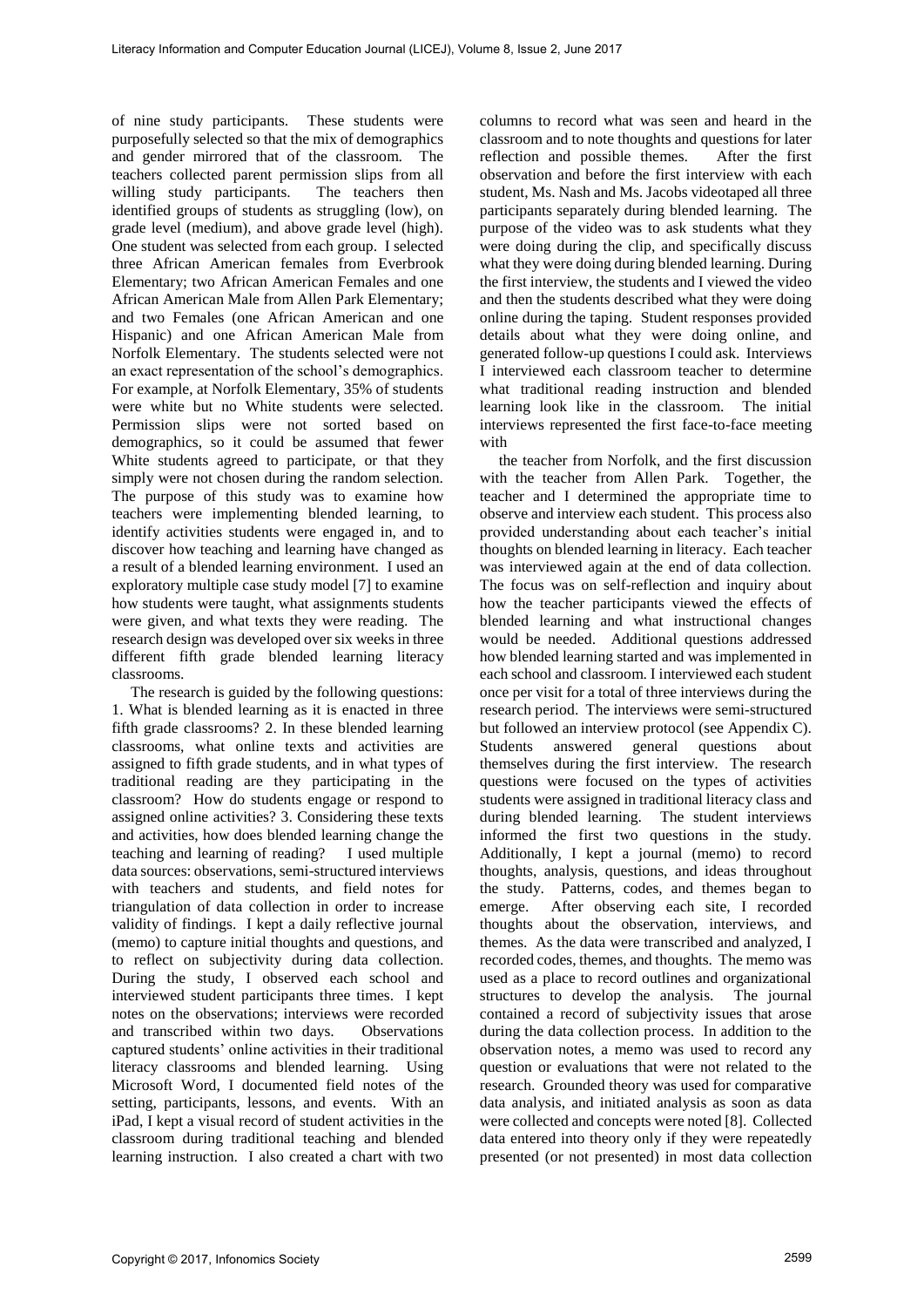formats (interviews, observations, and field notes). I then grouped concepts to form categories and provide to constant comparison for similarities or differences, as they occurred throughout the study. Open coding, axial coding, and selective coding were used to break down, categorize, and unify the data [8]. The theories generated from this study were: limitations for reading online prevented students from using reading strategies taught in traditional reading classes; the wealth of information provided from the

Internet posed both advantages and challenges; and support for teachers and students in a blended learning environment was imperative to its success.

# **3. Research Findings**

Within-case and cross-case analyses were used to connect all three cases. To answer the question, what is blended learning, I used a within-case analysis to address the first and second research questions and to analyze each school, or case. Questions remain about the definition of blended learning. It is defined loosely as a mix of traditional teaching and online learning and as combining face-to-face and online modalities [9] But what does that mean? Is simply reading online rather than reading in a traditional print text considered blended learning? What is the role of higher order thinking in blended learning? In the three cases studied, blended learning activities varied.

### **3.1. Within-Case Analysis: Case Study 1**

In the first case study, Ms. Jacobs (a pseudonym) taught literacy using blended learning in a lab rotation model, where students rotated from the traditional classroom setting to a computer lab equipped with Chromebooks. Allen Park compartmentalized its upper-grade teachers; each teacher taught a different subject. Ms. Jacobs taught literacy, but embedded social studies content in her lessons. Ms. Jacobs taught three sections a day, and the students also rotated to the math and science teachers, and her classroom was a mix of fourth and fifth grade students. The fourth grade students in her class were performing at or above grade level, thus they worked well with the fifth grade students, who spanned ability levels. All of Ms. Allen's students participated daily in blended learning, rotating from the traditional classroom to the computer lab. The math and science classes were not blended learning classrooms, but students did have access to iPads or Chromebooks. The other teachers in the school were one-to-one with technology, or had a Chromebook or iPad for each student in the classroom. Most teachers used programmed websites, while some used Google Classroom to create and house student assignments. While the county and her school supported blended learning in the classroom, they did not have the infrastructure to support its implementation because

of their lack of experience. Without a clear support network, Ms. Jacobs was forced to learn through trial

and error, which was difficult and time consuming. The students engaged in similar content in the classroom and in blended learning; however, Ms. Jacobs struggled with how to teach the same reading strategies in traditional reading and online texts. Students read the same genres or topics in blended learning and the traditional classroom. They had difficulty using strategies online that they could easily use with traditional texts, such as tracking, or keeping track of their thinking on paper. Major themes from the first case study included: (a) reading online required a different set of strategies and skills than reading traditional texts; thus, the teacher should be responsible for teaching these skills, and (b) while traditional reading was more linear and onedimensional, reading online allowed students to explore an infinite amount of information. Students needed to learn how to read online and how to effectively manage the information available to them.

## **3.2. Within-Case Analysis: Case Study 2**

In the second case study, Ms. Allen's fifth grade classroom participated in blended learning using both a classroom and a lab rotation with Chromebooks. The year of the study was Ms. Allen's first year teaching with a blended learning model, and Everbrook did not have a vision for what blended learning should look like. Ms. Allen adjusted her blended learning model and student activities several times during the school year, and moved from a lab rotation model to a classroom rotation model. As blended learning was a new initiative, trial and error was evident throughout the interviews and observations. Similar to adjusting the type of blended learning the students engaged in, Ms. Allen changed how she graded writing assignments as the year went on. At first the students did several writing assignments using a Writer's Workshop model on Google Classroom and Ms. Allen gave them feedback. They submitted their work for feedback as soon as they were finished, which often meant students were submitting assignments at different times, creating a time challenge for their teacher. Allowing inconsistent deadlines did not work because it was difficult for her to give timely feedback to all of the students in both of her blocks. She found if she didn't give them feedback they would "goof off on the Chromebook," so she adjusted her assignments. Instead of choosing any topic and submitting writing pieces when they were

finished, the students began doing assigned writing, mostly short research papers or narrative pieces related to the unit they were reading, which they submitted at the end of the week for grading. Simultaneously, throughout the week during direct instruction, Ms. Allen taught students writing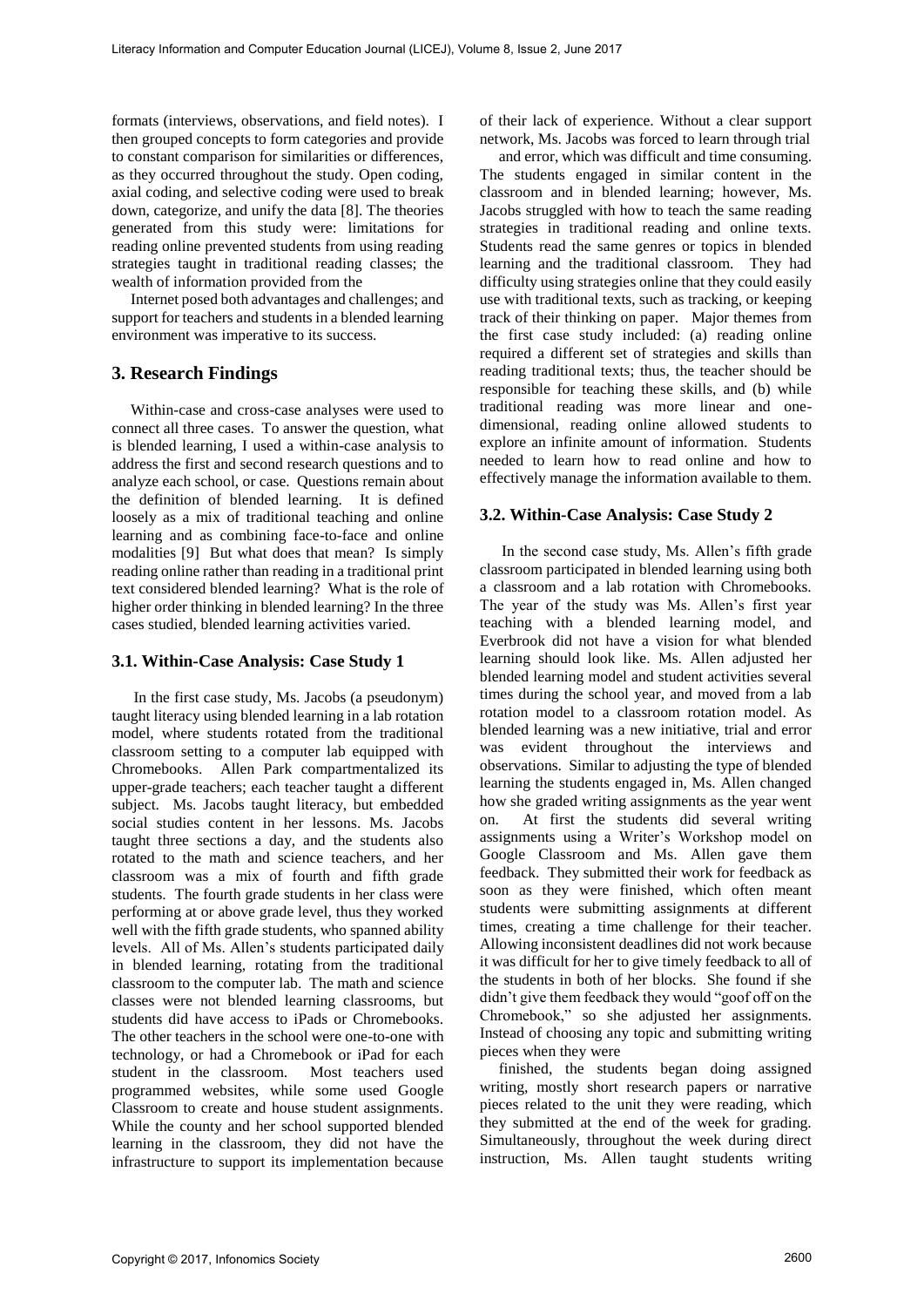strategies that could help them during blended learning. She modeled strategies for reading and comprehending nonfiction. Then, in blended learning, students would use these strategies to create their own research projects. During an observation, Ms. Allen taught boxes and bullets, a strategy where students found the main idea in the text and put it in the box, adding details as bullets underneath. The students in blended learning conducted research for their projects and applied the same strategy online using a note-taking app. Ms. Allen also provided writing lessons based on what she determined the students needed.

These assignments had a rubric attached so students knew how they were graded. When they finished the assignments, students could access Compass Learning, a self-paced program where students learn reading skills through videos, so they were not waiting if they finished their assignments early. Themes from the second case study included the teacher making adjustments to the organizational structure and assignments as needed throughout the year. There was a lack of support for the teacher to implement blended learning successfully. Additionally, Ms. Allen used the blended learning time for Writer's Workshop, ultimately using it in place of a part of balanced literacy in the classroom.

### **3.3. Within-Case Analysis: Case Study 3**

In the final case, Ms. Nash taught all subjects to her class of approximately 25 students in a classroom rotation model. She had taught using a blended learning model in literacy for three years, and described her implementation as incremental. The school sent her to several professional development sessions where teachers were given the opportunity to experiment with apps and platforms to discover their preferences. I noted that Ms. Nash's students used the iPads in blended learning as an extension of how they read in the classroom. In observations, students were seen reading texts at their independent reading levels, and on the iPads, students were accessing similar texts using LightSail and Raz-Kids. These programs allowed the teacher to set the level so students had access to texts only on their reading levels. Similarly, Ms. Nash had students pick independent texts from the classroom and school library at their levels. Two themes emerged from the final case study: (a) the teacher successfully implemented blended learning as a result of slow implementation, and support from her school community, and (b) questions remain as to what it means to effectively implement blended learning. Over three years, Ms. Nash gradually implemented blended learning by first experimenting with apps and programs and attending national professional development conferences to learn more about blended learning.

In her third year of implementation, the year of the study, students began to use more programs and became more independent in their use of iPads. Although Ms. Nash reported that students created and chose apps and did not just use the iPad instead of paper texts, observations and interviews did not indicate that the students created content. Questions remained as to the definition of blended learning: Was reading on an iPad considered blended learning? What was considered blended learning?

### **3.4. Cross-Case Analysis**

Although some reading strategies are compatible in both traditional and online formats, more applications and programs need to be researched and created for students and teachers to successfully bridge the gap between reading online and reading in traditional text. Ms. Jacobs noted that strategies she taught for reading traditional texts could not be used with the Chromebooks. She preferred that her students monitor their comprehension of a text by tracking their thinking. She wanted them to use their inner voices, or what they thought about the text, and make note of it on paper or sticky notes. In the third case study, students were asked to respond to texts in their journals and on sticky notes, but they did not employ the same strategies while reading online texts. Conversely, in an observation of students reading on iPads in Ms. Jacob's class, students read books using LightSail, where periodically the program required students to answer questions or identify vocabulary words. The students did not respond to the LightSail text as they did to their traditional texts; they answered comprehension questions as they read the text. Some capabilities of online text raised concerns for teachers about student engagement and learning. Ms. Jacobs' class used websites to find information. She allowed students to use hyperlinks to answer specific questions.

Some students observed during the study copied and pasted information without putting it into their own words. One student showed me how he answered questions posed by his teacher by using the copy and paste option. He quickly copied the work of the online author and posted it as his own answer. While this can be done with traditional texts, it took seconds for this student to copy and paste. The ability to copy and paste text is a concern for teachers because little time and effort is required to copy text written by someone else, and it indicates a lower level of thinking. Instead, teachers would prefer to see students summarizing the text in their own words. Ms. Jacobs and Ms. Allen taught students to use strategies with traditional texts, and the students did not apply the same strategies when they read online texts. Ms. Jacobs' students mentioned some strategies that carried over from reading traditional texts to reading online. Rereading is a strategy students used to aid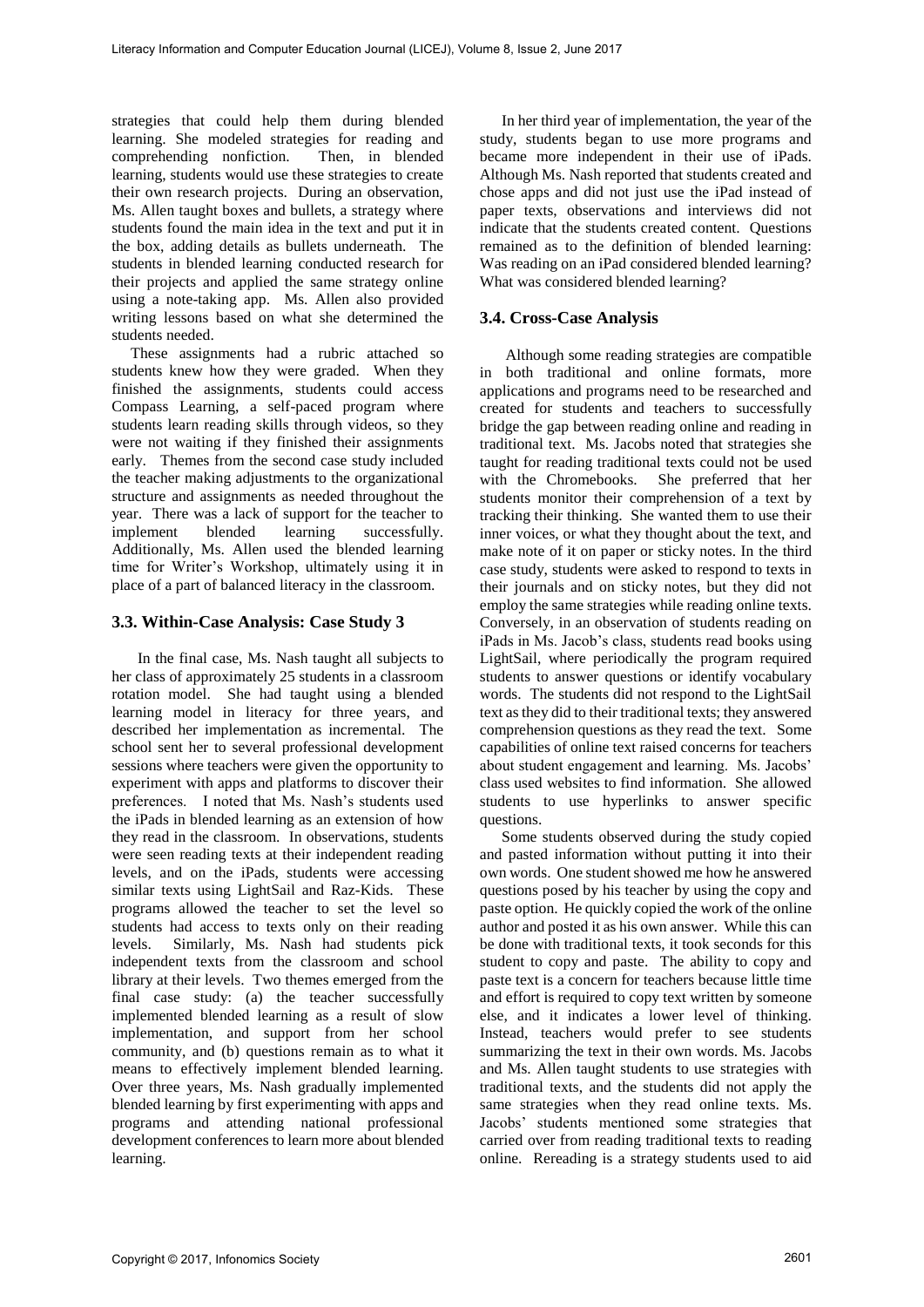comprehension and it can be done with online or traditional texts. Rereading online would require students to scroll back through the text to read again. In the second case study, students said they use sticky notes to track their thinking with both traditional and online texts.

In traditional texts, students used sticky notes to write down their thinking and fixed it to the page. For electronic texts, students generated online sticky notes using Google Keep. Once they had sticky notes on the page in the app, they could move and organize them into groups. Findings also suggest benefits in online reading that changed what it means to read. Students had a wealth of information available to them on the Internet that was both beneficial and challenging to teachers and students. Traditional texts were linear in nature, meaning that students read and thought about the text but only about what was written on the pages. With online texts, students were able to use hyperlinks to explore beyond a text and gain a deeper understanding of a topic. In the first case study, Ms. Jacobs asked her students to explore a Scholastic site where they could click on links and gather more information about the topic they were studying. A student in Ms. Jacobs' class said she could get more details and look up videos for more information on a topic. In the second case, Ms. Allen asked her students to research historical figures using Google and then write sticky notes about the information they found. I observed students using Google to search for relevant information about their subjects.

 Support for teachers and students was imperative to the success of blended learning. In the first and third cases, the teachers gradually implemented blended learning and were still using it a year after data collection for the study ended. In contrast, the teacher in the second case study was given little support and she no longer taught using blended learning. Both teachers mentioned that the first year of blended learning was trial and error. They both admit that they grew in knowledge about blended learning and how to make it successful in their classrooms. Teachers in all areas of study had to create content on some level. Blended learning teachers, however, had to plan and create material for both online and traditional activities. When planning traditional reading content, they found many resources available for content support because this kind of reading instruction had been in place for so many years. Blended learning, however, was a new concept, particularly in elementary school, and there was not as much information available. The teachers in the study were both forced to create their own content and to independently research successful applications and programs. Ms. Nash and Ms. Jacobs were more successful than Ms. Allen in implementation because they were able to slowly build their online content. While additional support

was needed for teachers, successful implementation required measured implementation and support from the school and district. In contrast, beyond a professional development session in the summer, Ms. Allen did not receive much support in blended learning. In an interview, she mentioned needing additional planning time to create content for her students. She did not have time for necessary teacher tasks as well as blended learning planning and preparation. Ms. Allen would have liked support from a second adult in the room to make sure students were on task and to help with their blended learning assignments. Ms. Allen was the only teacher in the study who did not continue to teach using a blended learning model, perhaps an indication that the lack of support affected the overall sustainability of the program. One argument for blended learning specifically, and technology in the classroom in general, is efficiency. Students can do more and teachers have more flexibility. However, in Ms. Allen's case, the opposite was true. The heavy use of technology plus the lack of support were a burden; they created more work for her, and ultimately, blended learning did not work.

A lack of support for students in blended learning was noted as well. In the third classroom, a student mentioned that she was not able to receive support from the teacher because Ms. Allen was teaching other students during blended learning time. The student said she would go to the Internet or ask the person next to her to find an answer if she had a question during blended learning because Ms. Allen was with a group most of the time. Throughout the three cases in this study, blended learning is illdefined, a cause for confusion that forced teachers to create definitions based on their own experiences. Current research suggests the definition of blended learning is unclear and the findings from this study also revealed different definitions of blended learning.

The teacher in the first case used blended learning as an opportunity for students to expand on the topics studied in Reader's Workshop. Students researched and created Google Slide presentations based on the reading lesson. In the second case, Ms. Allen used blended learning time for students to engage in Writer's Workshop. The students in the final case read on an iPad during blended learning time. Although there is not a clear definition of blended learning, it can be loosely defined as students using technology for the purpose of increasing learning. Two of the three schools in the study used blended learning as a way to increase class size and place good teachers (as measured by student test scores and teacher evaluations) in front of more students in the hope that they can positive affect more students.

This supports the assumption that teachers can be effective if they teach using a blended learning model. In some cases, blended learning can be used to replicate reading with printed text, causing students to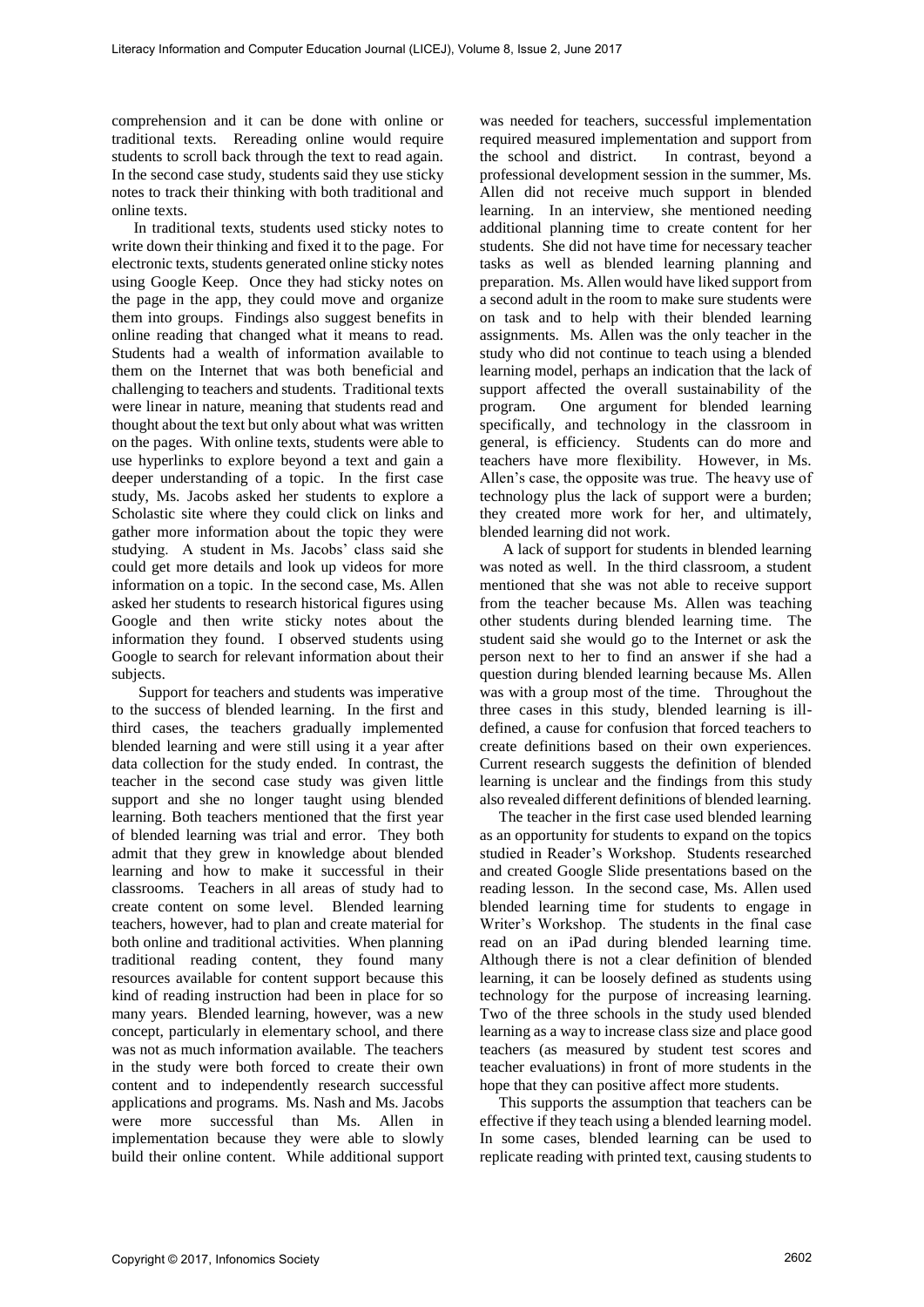read using technology in the same way they would read a traditional text. In the third case study, Ms. Nash's students chose a book to read on iPads. LightSail or Raz-Kids included comprehension questions, either throughout the book or at the end. This activity is similar to an assignment where the teacher would give students a passage and ask them comprehension questions at the end. This study also suggests technology can be used to create different learning opportunities, particularly for higher levels of thinking. In the first study, Ms. Jacobs assigned students tasks that allowed them to create content such as Google Slides based on topics they were studying. In contrast, in the third case, students were more focused on recall, a lower-level thinking task, where they were reading and answering comprehension questions based on the text.

Although it is not necessary for students to be at high levels of thinking all the time, it is important to note that technology made it easier for students to research and create because of access to applications and programs with a click of a button. Although computers help students elevate their thinking, when they are used as a substitute for traditional texts, they limit what students can do. Ms. Jacobs expressed concern that her students could not track their thinking as they usually do in the margin of their texts.

For students to truly engage in online learning, teachers must give up some control. Reading online can extend boundaries, and rarely entails reading a single text. Rather, it means navigating a potentially limitless web of texts. Often, websites are visually appealing with videos and moving pictures, and distracting with advertisements and unrelated information. Video and other media on the page can give readers more information to digest, and hyperlinks on one web page can lead a reader to other pages of information about related topics. Both videos and hyperlinks can be interesting for readers, but also distracting if they are not related to the initial research topic.

Reading online text allows students to explore and leaves teachers somewhat helpless as to where that exploration will end. Reading traditional books gives teachers greater control. In the three cases in this study, the teachers maintained much more control and access to the texts students were reading during traditional direct instruction. In the first case, Ms. Jacobs chose the topic and the book the students would read. The students then researched the topic during blended learning. The texts in blended learning were online, so students had access to more information.

The findings in Chapter four revealed what students were doing online in blended learning and in traditional classrooms and how teaching needs to be adjusted based on these findings. Three major themes emerged from the cross-case analysis in this qualitative case study: (a) questions remained about the definition of blended learning; (b) reading online often required a different set of strategies and skills, thus, blended learning changed the way teachers responded to how students learned and understood reading, particularly reading and comprehending online texts; and (c) support for teachers and students was imperative to the success of blended learning. In the final chapter, I will revisit the

findings and will discuss implications and recommendations for further research.

# **4. Discussion**

While the ability to discover an immense amount of information is exciting, it can be dangerous if students are not given the tools needed to safely explore. Hyperlinks and media links on web pages can be distracting. Students in Ms. Jacob's class needed instruction on hyperlinks and how they can be helpful, as well as how to use search engines using key words, and how to assess the validity and reliability of a website. Some of Ms. Jacobs' students were cutting and pasting information into Google Slides rather than comprehending and paraphrasing the information. Online reading materials can have limitations when compared to traditional texts [10]. The Common Core State Standards require that students read deeply to understand text. Ms. Jacobs and Ms. Allen taught their students to do close readings, or multiple readings of a complex text to gain deep, comprehensive knowledge. Students were taught to mark the text with their pencils, underline words they did not know, and write summaries of paragraphs in the margins.

These skills did not translate to online texts. Ms. Jacobs expressed concern that students could not track their thinking on the computer as they could in a text. Blended learning can be used to replicate traditional reading, expand thinking, and allow for higher levels of thinking in the classroom [11]. In Ms. Nash's classroom, students read on iPads during blended learning, an activity that could be replicated with traditional texts. They read books on their reading level using Raz-Kids or LightSail. LightSail included intermittent comprehension questions for students to answer as they read, similar to a teacher giving students a passage to read and questions to answer. Blended learning can make researching and organizing materials more efficient. When students were asked to create presentations using the Internet to research a topic, Ms. Allen's students accessed Google Keep to organize information, used virtual sticky notes to sort information into subtopics, and wrote a research paper. Technology in the classroom made it easier for students to research and add to their knowledge of a topic. While students could have done this work using traditional texts, the Internet, hyperlinks, and online resources made it easier for students to think at higher levels by creating content.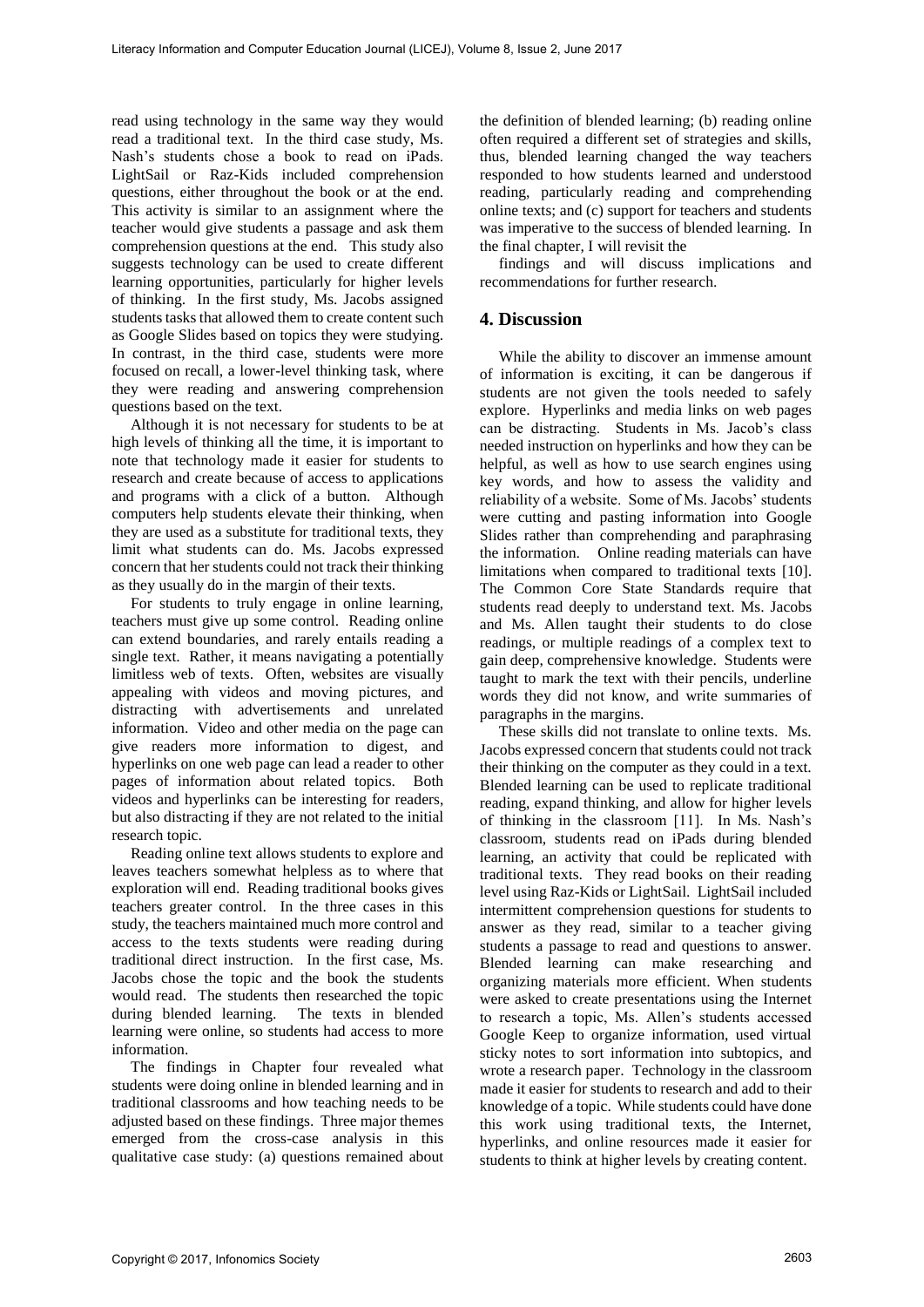Blended learning can also be used to create higher level thinking tasks [12]. When students read in traditional texts, they wrote their thoughts on sticky notes or in their reading journals. Different demands were placed on students when they use a program that incorporated questions with the text. It forced them to think about what was happening in the text, or required them to reread the text if they were not paying attention. When they were reading a text on their own, students had ownership of what they were thinking about and they continued to read without stopping. Conversely, LightSail incorporated specific questions that challenged students to think about the text while they read. The ultimate reading goal is for students to be able to read and to think critically about content.

If students are asked questions as they read, they may have to think about what they are reading, but they do not learn to think independently about what they are reading. There is a need to bring to the forefront applications and information that support the transition from printed text to online text. While these may exist, teachers at the elementary level are not aware of them and are not using them in their classrooms. Teachers need access to multiple strategies for students to use online applications, resources to help support thinking, and a central place for resources. Students observed in this study did not have strategies for tracking their thinking when reading online. They were unable to highlight and write in margins, or add sticky notes to online texts.

Reading strategies they were taught for reading traditional texts did not translate to online reading. The data from Chapter four indicated the need for more research into whether these types of applications existed. If they do not, I recommended that they be created to make teaching strategies using traditional texts transferrable to online texts. All three teachers in the case studies discussed the importance of having support to successfully implement blended learning. Ms. Jacobs and Ms. Allen reported their schools did not have a clear vision of what blended learning looked like. The schools entered into blended learning thinking it was a good idea, but without knowing how to support implementation. A gradual implementation timeline made two of the teachers feel successful in their implementation of blended learning and they continued with the program the following school year. The one teacher in the study who did not continue with blended learning the following year implemented it quickly, and said she was not successful.

Additional support could be provided for teachers by developing an implementation plan to support the introduction of blended learning. An implementation plan for blended learning is needed. Teachers mentioned that gradual implementation was key in the success of blended learning. The first and third cases in the study had a measured implementation of

blended learning and they continued teaching literacy using that same model the following year. The teacher in the second case reported in an interview that she had not received very much support, and there was no vision for blended learning in her school. An established implementation plan may have helped Ms. Allen sustain blended learning at her school. Teachers introducing blended learning were in need of inservice or professional development focused on implementation and creation of materials. This inservice should be created or run by teachers in the field who have first-hand experience with blended learning. Teachers needed a proven implementation plan that worked for other teachers.

Teachers who have successfully applied blended learning in their classrooms could provide examples of beginning of year implementation, and recommendations for a 3-5 year sustainability plan. The plan could include literacy and math websites, learning management systems, examples of teachercreated content, and behavior management strategies. Teachers also needed support with building curriculum, and a database to share successful blended learning curricula. Two teachers in the study successfully implemented blended learning because they had the first year as a trial and error period. Ms. Jacobs successfully built her own curriculum using Google Classroom and Schoology after the first year.

# **5. What is Blended Learning?**

Many definitions existed for blended learning, but none of them were clear [13]. In this study, students in one school used iPads to read text and answer questions. The goal of blended learning was to combine the classroom and digital environments. In the third case, the students used iPads to read, and, beyond the application that included comprehension questions, the online activities were similar to classroom activities. In the first two cases, teachers extended learning from the classroom to technology with Chromebooks, whether in the classroom or in a computer lab. Ms. Jacobs asked her students to engage in online scavenger hunts and to create Google Slide presentations that answered questions about civil rights, using technology exclusive of printed resources.

In the second case, Ms. Allen asked her students to research topics related to those studied in class. They used Google's virtual sticky notes to record and organize their thinking. For Ms. Nash, however, the students used technology to read and answer questions on an iPad, and did not extend their thinking. This study suggests there is not yet a clear definition of blended learning; however, in these classrooms both traditional forms of reading instruction and some system of technology application were evident. Students read differently online than they do in traditional texts, and teachers